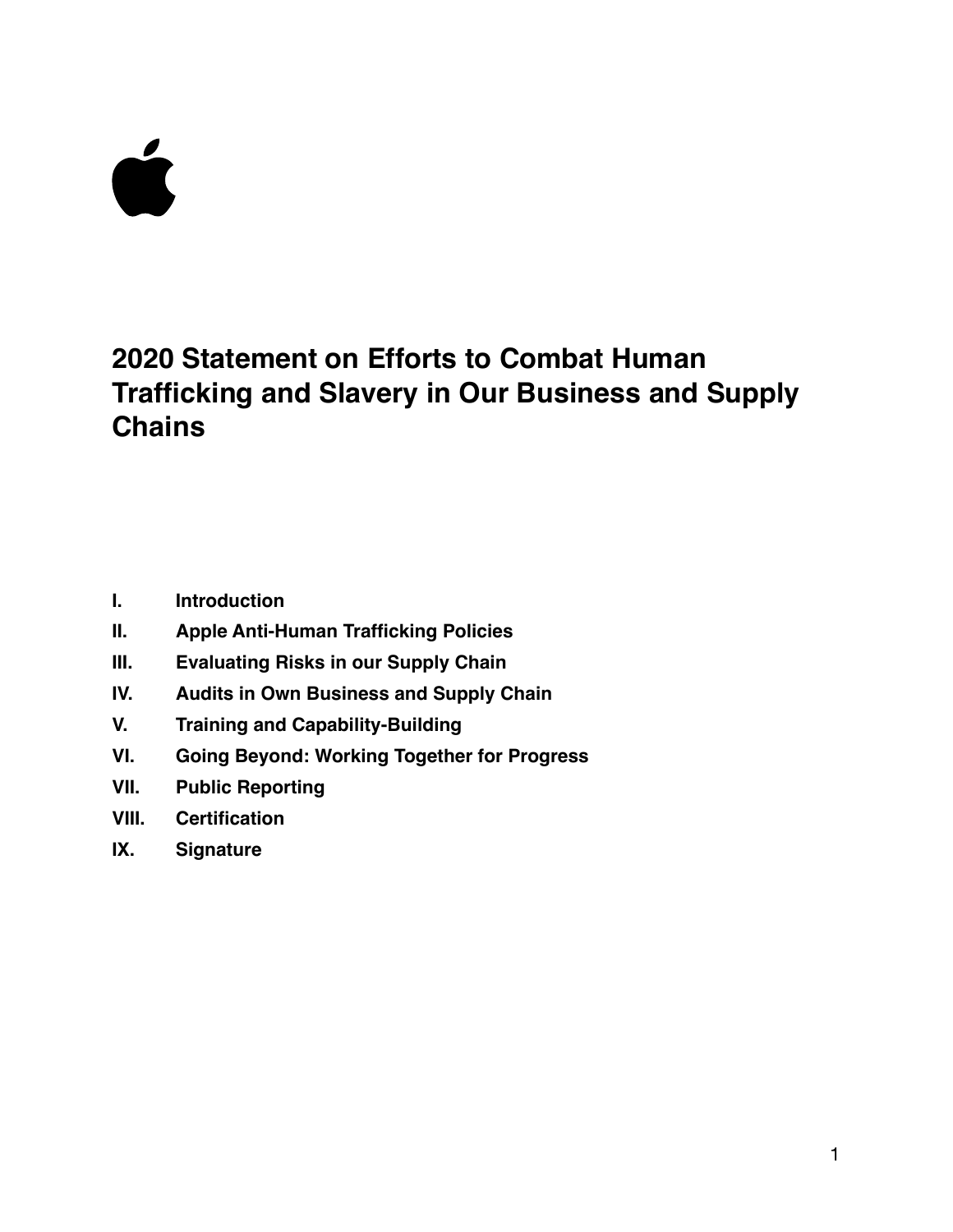# **I. INTRODUCTION**

Apple is committed to treating everyone with dignity and respect and to protecting the planet we all share. As people around the world continue to face many challenges related to the COVID-19 pandemic, our work to respect human rights and provide opportunities for people across our supply chain has never been more important.

Apple's supply chain is large and complex, with thousands of suppliers and companies around the world contributing to our products. We define our supply chain very broadly, from the places where our suppliers source their raw materials, to the design, engineering, manufacturing, and recycling of our products, to logistics, sales, and support functions, including services supporting Apple Retail Stores and AppleCare.

The California Transparency in Supply Chains Act of 2010 requires certain companies to disclose their efforts to eradicate slavery and human trafficking from their direct supply chains for tangible goods offered for sale. The UK Modern Slavery Act 2015 requires certain commercial organizations to prepare and publish a slavery and human trafficking statement for the financial year describing the steps, if any, the organization has taken during the financial year to ensure that slavery and human trafficking is not taking place in any of its supply chains or in any part of its own business.

This 2020 Statement on Efforts to Combat Human Trafficking and Slavery in Our Business and Supply Chains (the "Statement") reflects Apple's progress during 2020 and our ongoing efforts to identify, mitigate, prevent, and remedy human trafficking, slavery, servitude, or forced, compulsory, or involuntary labor, and the Worst Forms of Child Labor (as defined by International Labour Organization ("ILO") standards) in our supply chain and our own operations.

The term "Apple" as used in this Statement refers collectively to Apple Inc. and its subsidiaries, including Apple Europe Limited, Apple (UK) Limited and Apple Retail UK Limited, whose financial years ended September 26, 2020.

For the purposes of the UK Modern Slavery Act 2015, this Statement is made on behalf of Apple Europe Limited, Apple (UK) Limited and Apple Retail UK Limited.

# **II. APPLE ANTI-HUMAN TRAFFICKING POLICIES**

# **Apple's Management Oversight of Anti-Human Trafficking Policies**

Apple maintains a robust governance structure and internal management system to enforce compliance with our policies to prevent human trafficking and the use of involuntary labor, and to implement supply chain human rights due diligence programs.

Apple Inc.'s Board of Directors oversees its Chief Executive Officer and other senior management in the competent and ethical operation of Apple on a day-to-day basis. A number of cross-functional teams are responsible for carrying out related efforts with respect to Apple's anti-human trafficking policies, including, but not limited to, our Global Security, Business Conduct, and Supplier Responsibility ("SR") teams. The Global Security team sits within Apple's Legal and Global Security organization and seeks to identify, mitigate, and prevent risks, including human trafficking risks, across Apple and our supply chain. The Business Conduct team also sits within Apple's Legal and Global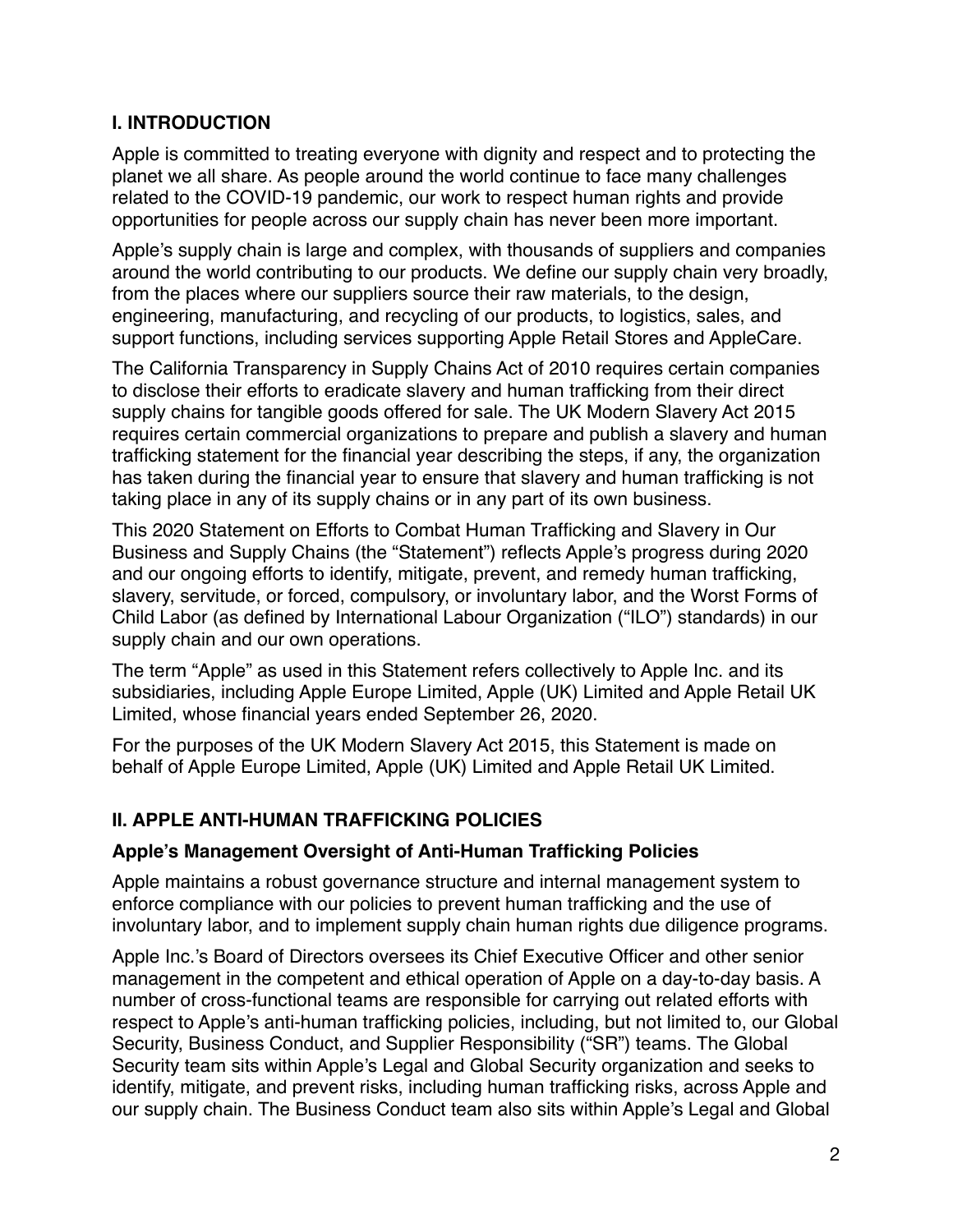Security organization and sets policies and provides guidance to ensure that Apple conducts business ethically, honestly, and in full compliance with applicable laws and regulations.

The SR team sits in Apple's World Wide Operations organization and coordinates activities related to the Apple Supplier Code of Conduct ("Code") and the related Apple Supplier Responsibility Standards ("Standards"), and leads our strategy and programs to eradicate modern slavery. The SR team works across a number of Apple business groups, teams, and functions, including, but not limited to, Apple's Global Security Investigations and Child Safety team, Business Conduct, Legal, Finance, Product Design, Procurement, Manufacturing Operations, Environment, and Retail. Apple teams regularly consult with senior management to review progress and update ongoing strategies.

# **Apple's Human Rights Policy**

Respecting human rights and putting people first inform Apple's values and guide our business decisions. Our Human Rights Policy governs how we treat everyone—from our customers and teams, to our business partners and people at every level of our supply chain. It also makes clear our commitment to respecting internationally recognized human rights throughout our business operations, as set out in the United Nations ("UN") International Bill of Human Rights and the ILO's Declaration on Fundamental Principles and Rights at Work. Our approach is based on the UN Guiding Principles on Business and Human Rights ("UNGPs"). The full policy is available on [apple.com/investor](http://apple.com/investor) among our Governance Documents or via this link: [https://](https://s2.q4cdn.com/470004039/files/doc_downloads/gov_docs/Apple-Human-Rights-Policy.pdf) [s2.q4cdn.com/470004039/files/doc\\_downloads/gov\\_docs/Apple-Human-Rights-](https://s2.q4cdn.com/470004039/files/doc_downloads/gov_docs/Apple-Human-Rights-Policy.pdf)[Policy.pdf](https://s2.q4cdn.com/470004039/files/doc_downloads/gov_docs/Apple-Human-Rights-Policy.pdf).

The Human Rights Policy is referenced in Apple's Business Conduct Policy and included in the annual Business Conduct training required of all employees. Additional information about our ethics and compliance programs, including training, can be found at<https://www.apple.com/compliance>.

# **Apple's Anti-Human Trafficking Policies**

Apple's Anti-Human Trafficking Policy, which is incorporated into Apple's Business Conduct Policy, strictly prohibits human trafficking and the use of involuntary labor in our business and supply chain. The Business Conduct Policy applies to all employees, and the principles of Honesty, Respect, Confidentiality, and Compliance that are set out in the policy apply to independent contractors, consultants, and others who do business with Apple, when providing goods or services to Apple or doing business on our behalf. The Business Conduct Policy applies to every business decision in every area of the company worldwide.

If employees know of a possible violation of Apple's Business Conduct Policy or legal or regulatory requirements, including a possible violation of Apple's Anti-Human Trafficking Policy, they are required to notify their manager, the People Team, Legal, or Business Conduct. Failure to comply with Apple's Business Conduct Policy, or failure to report a violation, may result in disciplinary action up to and including termination of employment.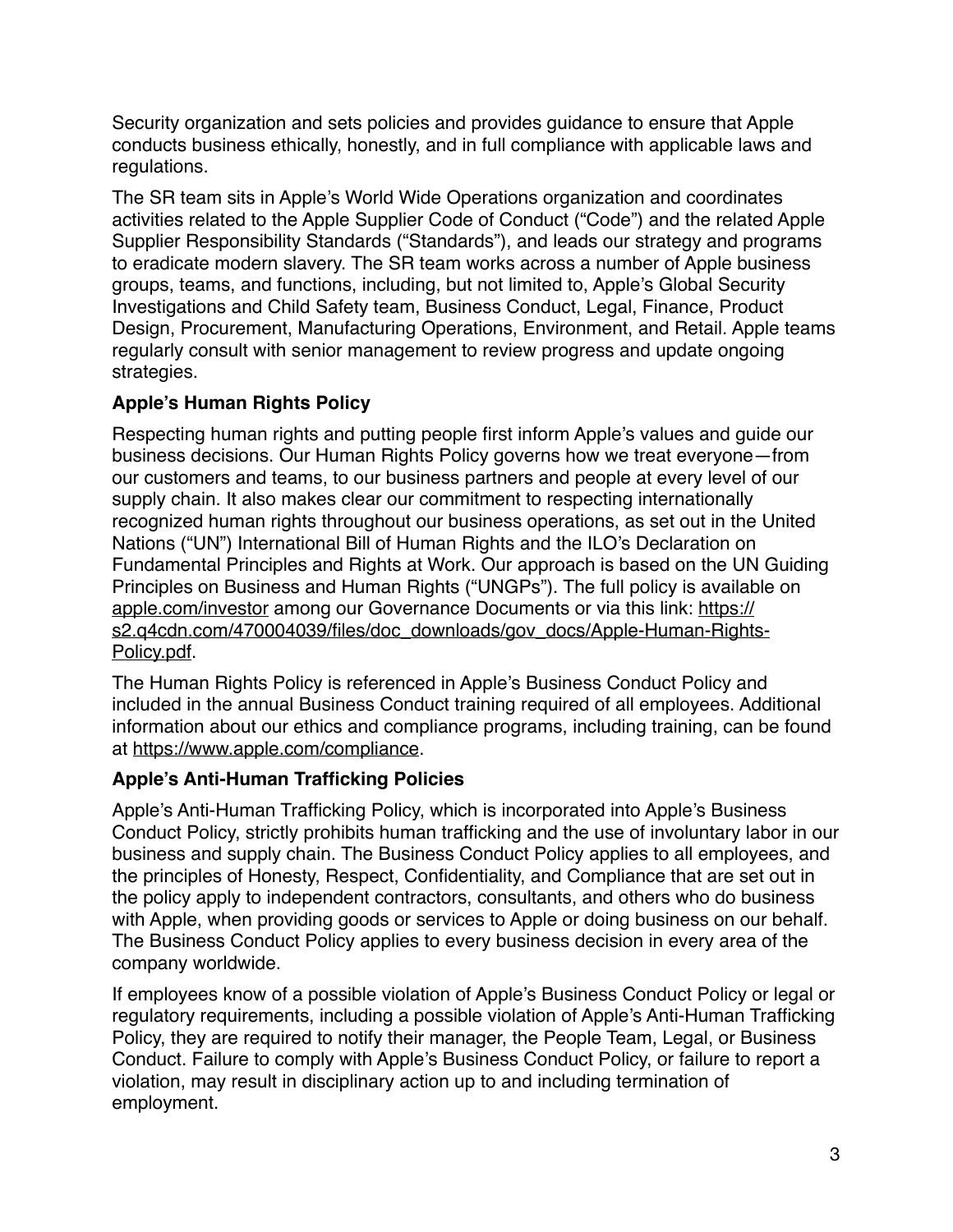# *Child Protection and Law Enforcement*

We are dedicated to protecting children wherever our products are made or used. Apple's Global Security Investigations and Child Safety team supports implementation of our robust policies focused on child protection at all levels of our software platforms and services, and throughout our supply chain. As part of this commitment, Apple uses image matching technology to help find and report child exploitation. Much like spam filters in email, our systems use electronic signatures to find suspected child exploitation. We validate each match with individual review by an Apple employee. Accounts with child exploitation content violate our terms and conditions of service, and any accounts we find with this material are immediately disabled.

Apple has a law enforcement training program to educate law enforcement on how to request data from Apple to assist with investigations. Thousands of law enforcement officials around the world have participated in this training course. In addition, in 2020 Apple launched an online law enforcement training module that law enforcement officials can participate in remotely. Apple sponsors the Crimes Against Children Conference annually. Apple is also a member of the Internet Watch Foundation and The Technology Coalition, organizations dedicated to eradicating online child abuse.

## *App Store Review Guidelines*

Pursuant to Apple's App Store Review Guidelines, apps offered on the App Store must comply with all legal requirements in any location where made available. Apps that solicit, promote, or encourage criminal or clearly reckless behavior are rejected. In extreme cases, such as apps that are found to facilitate human trafficking or the exploitation of children, Apple will notify the appropriate authorities.

# **Apple's Supplier Code of Conduct and Supplier Responsibility Standards**

Suppliers are required to operate in accordance with the Apple Code and Standards, and in full compliance with all applicable laws and regulations. Each year, we release a progress report that details our suppliers' performance in meeting our requirements, available at<https://www.apple.com/supplier-responsibility/>.

Suppliers are also required to apply our requirements to their sub-contractors, next-tier suppliers, and third-party recruitment agencies, through all levels of the supply chain. If a supplier is unwilling or unable to meet our requirements, the supplier risks removal from Apple's supply chain.

Apple's Code and Standards were established in 2005 and draw upon internationally recognized rights and standards, including the UN International Bill of Human Rights, the ILO Declaration on Fundamental Principles and Rights at Work, the UNGPs, and the Organisation for Economic Co-operation and Development Due Diligence Guidance for Responsible Supply Chains of Minerals from Conflict-Affected and High-Risk Areas ("OECD Due Diligence Guidance"). Our Code is published in 15 languages, and both our Code and Standards are publicly available at

[https://www.apple.com/supplier-responsibility/pdf/Apple-Supplier-Code-of-Conduct-and-](https://www.apple.com/supplier-responsibility/pdf/Apple-Supplier-Code-of-Conduct-and-Supplier-Responsibility-Standards.pdf)[Supplier-Responsibility-Standards.pdf.](https://www.apple.com/supplier-responsibility/pdf/Apple-Supplier-Code-of-Conduct-and-Supplier-Responsibility-Standards.pdf)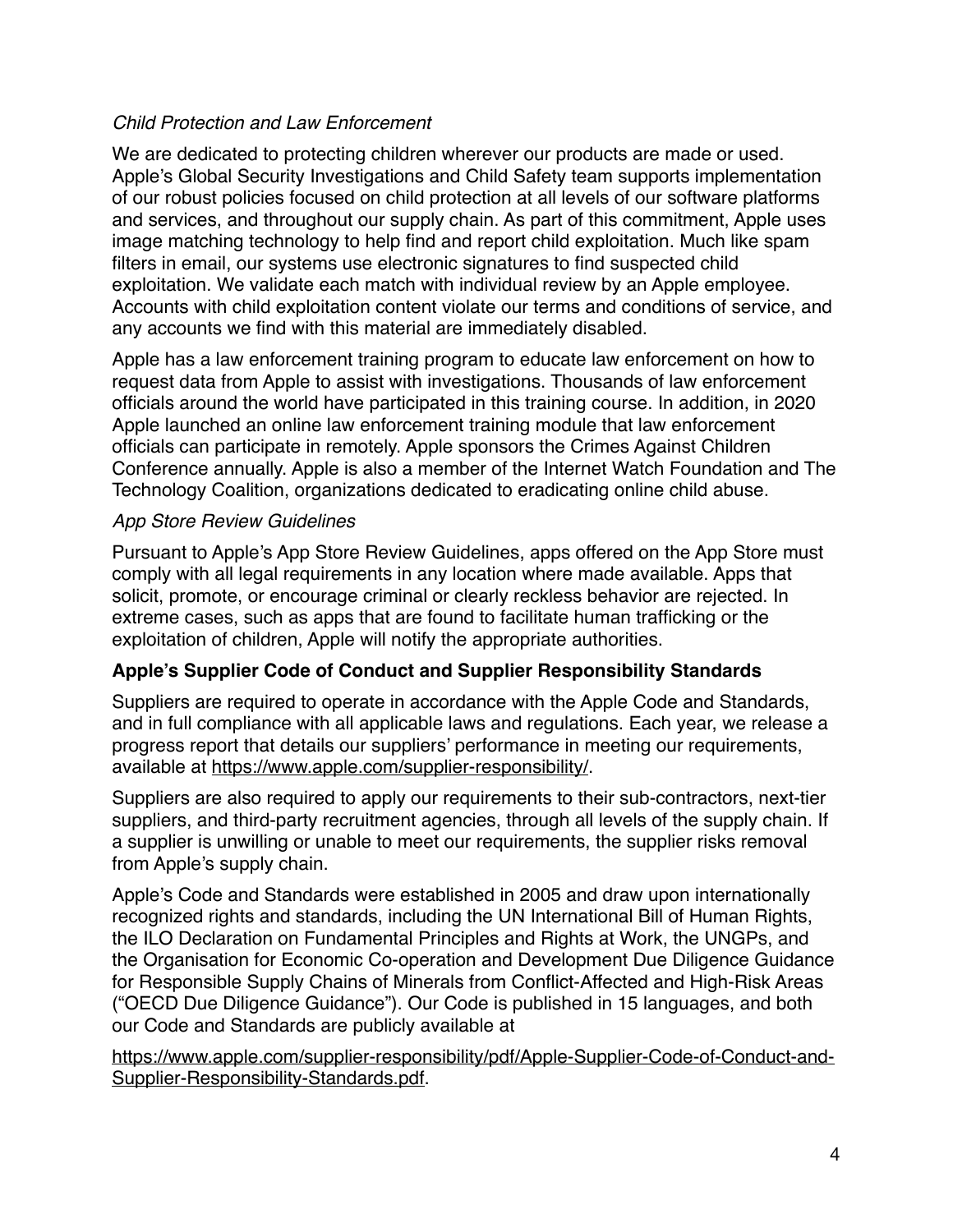The Standards supplement our Code and provide additional clarity regarding Apple's requirements. Apple suppliers must meet these Standards to be in compliance with the Code. The Standards include broad coverage of human rights topics, including antidiscrimination and abuse, prevention of underage labor, juvenile and student worker protections, working hours management, wages, benefits, and contracts, freedom of association and collective bargaining, and the responsible sourcing of materials. In addition, our Standards include detailed sections covering anti-modern slavery-related requirements. Those include the prevention of involuntary labor, provisions related to third-party employment agencies, and foreign contract worker protections (collectively, the "Prevention of Modern Slavery Standards"). Apple's Prevention of Modern Slavery Standards state, "Supplier shall not traffic persons or use any form of slave, forced, bonded, indentured, or prison labor."

In 2012, we extended the application of our Code and Standards to our services suppliers, including AppleCare contact centers, logistics, and repair centers. Since 2015, our Code and Standards have applied to Apple's retail supply chain and suppliers that provide janitorial and other services to Apple Stores worldwide. In 2018, we took steps to further strengthen implementation at the initial labor recruitment stage by mapping high-risk labor migration corridors for foreign contract workers in our supply chain, and began directly engaging with labor agents in sending and receiving countries. In 2019, we continued expanding our engagement beyond manufacturing to include new services providers that support our operations to ensure compliance with our Code and Standards.

In 2020, we updated our Code and Standards to include a new standard on infectious disease preparedness and response, and expanded our requirements regarding suppliers' materials sourcing and labor recruitment practices. Specifically, Apple suppliers shall not have manufacturing operations in, recruit labor directly or indirectly from, or source materials, products, or services directly or indirectly from regions where Apple and third-parties cannot access and conduct comprehensive, independent evaluations of their suppliers' compliance with Apple's Code and Standards.

Further, each year, Apple analyzes third-party sustainability standards and maps those against risk criteria such as labor and human rights, health and safety, Indigenous peoples' rights, and environmental protection. This analysis informs Apple's understanding of which third-party sustainability standards align with our internal requirements and where we can further strengthen our Code and Standards.

# **III. EVALUATING RISKS IN OUR SUPPLY CHAIN (VERIFICATION)**

Identifying risks in our global supply chain is the first step to eliminating those risks through improvements to our policies and strategies, and through collaborative capability-building with our suppliers. Our efforts to identify, mitigate, prevent, and remedy human rights risks align with the Business and Human Rights Due Diligence process set forth in the UNGPs.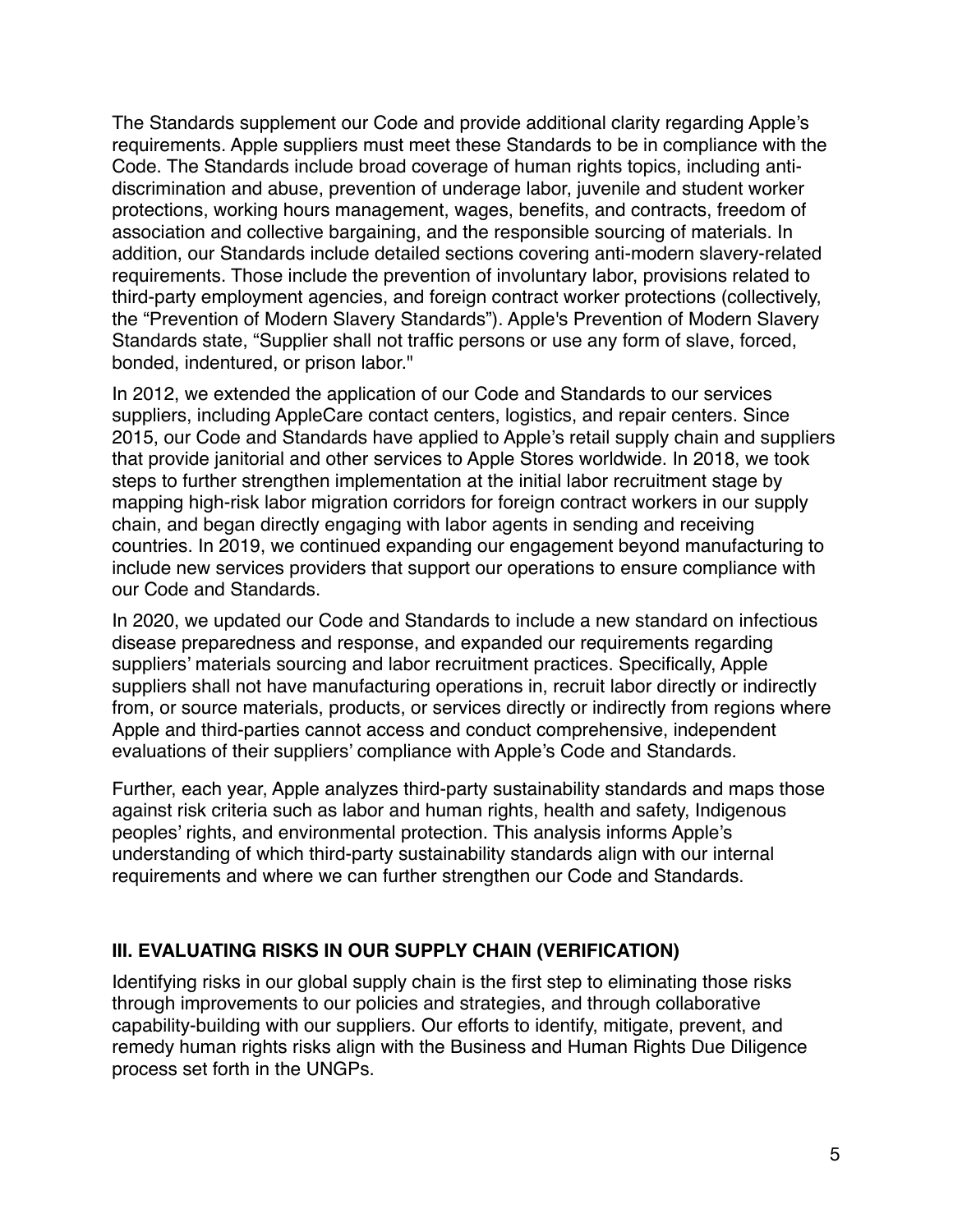First, we identify salient human rights risks through our robust assessment processes, as well as by participating in industry-level third-party audits. Apple selects suppliers for assessment based on a number of factors, including geographic risk, previous audit performance, manufacturing process risks, and planned spending.

We also identify salient human rights risks through our own risk analysis and through the channels we maintain with key rights-holders, stakeholders, and partners. These include supplier employee interviews and surveys, consultations with human rights, labor, and environmental experts, expert groups we convene on specialized or emerging human rights topics, UN and U.S. government labor and human rights reporting and consultations, media reports, the results of our supplier assessments, discussions with supplier management teams, and risk reports received through our partners around the world.

In addition to our own internal monitoring, risk reports come to us from civil society organizations, news outlets, people in the supply chain or supply chain communities, local whistleblower mechanisms, and third-party hotlines. They also come through the reporting mechanisms we make available directly to all supplier employees, Apple employees, and the general public. These reports can come to us in any language and can be anonymous.

When we receive a report about an Apple supplier through any of these channels, we conduct a thorough investigation and may also dispatch on-site independent investigation teams. If a violation is discovered, a corrective action plan is immediately put in place, requiring violations to be remediated within 90 days.

# **Evaluating the Risk of Debt-Bonded Labor**

We believe that no one should have to pay to get a job, which is why we have worked for over a decade to eradicate debt-bonded labor from our supply chain. Of the millions of people who work throughout our supply chain, a small percentage are Foreign Contract Workers ("FCWs") who choose to leave their home countries to seek employment abroad, and who may be vulnerable to debt-bonded labor as a result.

Debt-bonded labor is a form of modern slavery that occurs when a person is forced to work in order to repay a debt or other obligation. It can also involve the withholding of personal identity documents, making it impossible for the person to leave their job.

In 2019, we continued mapping our labor supply chain in greater detail to better understand the movement of FCWs and to identify which geographic corridors created the most risk and vulnerabilities for FCWs entering our supply chain. As part of this mapping process and risk analysis, we also used publicly available information including the United States Department of State Trafficking in Persons Report. The results of this effort inform our debt-bonded labor risk analysis, and help us prioritize supplier sites for audit selections and modern slavery eradication capability-building programs.

In 2020, we conducted a risk-based mapping of FCWs and labor agencies in our supply chain. Tracing backwards from FCWs in our supply chain, we identified labor agencies in 10 countries that intersect with our supply chain at 400 supplier facilities. We used this information to help identify supplier sites with the highest debt-bonded labor risks.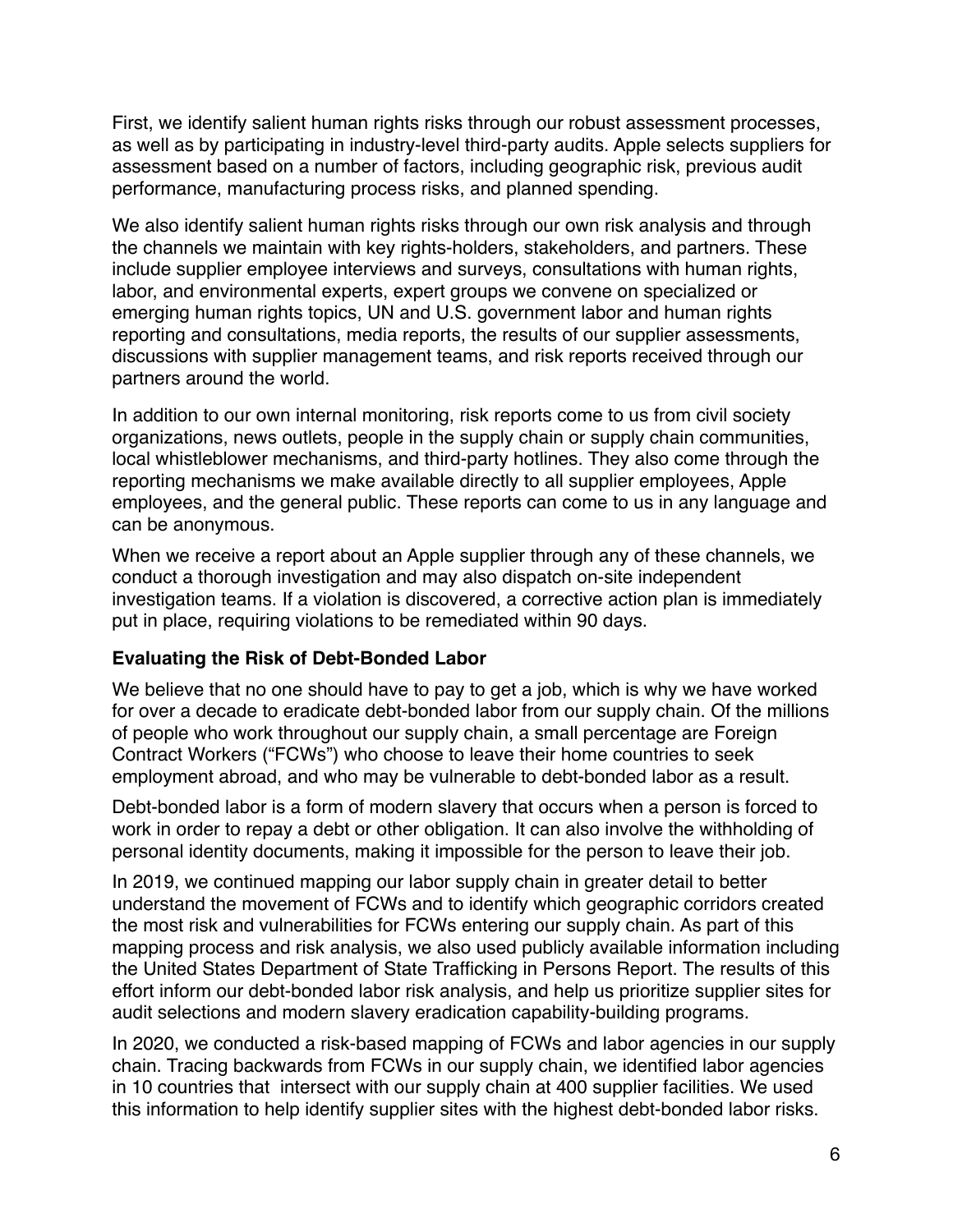We also use this information to engage with the identified FCW labor agencies to provide targeted training and capability-building on modern slavery and debt-bonded labor eradication, detailed in Section V, "Training and Capability-Building."

# **Evaluating the Risk of Forced Labor**

Apple has zero tolerance for forced labor and it is prohibited by our Code and Standards. Looking for the presence of forced labor is part of every supplier assessment, and any violations of our policies carry immediate consequences, up to and including our termination of our business relationship with a supplier. These protections apply across our supply chain, regardless of a person's job or location.

We reviewed our worldwide manufacturing supply chain for forced labor risks, including final assembly and test partners around the world. In 2020, despite the challenges and travel restrictions due to COVID-19, we were able to have independent, third-party assessments conducted at supplier sites in multiple countries, and the teams verified key documentation, investigated hiring practices and conducted extensive interviews with workers in local languages. In 2020, there were no findings of forced or debtbonded labor in Apple's supply chain.

# **Increased Human Rights and Labor Risks Associated with COVID-19 Pandemic**

The pandemic has left no country or community untouched. Throughout this challenging period, Apple's first priority has been protecting people.

From the outset, we worked with our suppliers to develop and execute a plan that puts the health of people first. Thousands of Apple employees worked tirelessly to execute that plan in partnership with our suppliers around the world, to allow people to return to work safely — because everyone has the right to a safe and healthy workplace.

We worked with suppliers around the world on a range of protections suited to the circumstances in each country, including health screenings, limiting density, and ensuring strict adherence to social distancing in their facilities. We require the use of personal protective equipment — both during work and in all common areas — and have worked together to implement enhanced deep cleaning protocols, and to distribute masks and sanitizers.

Apple teams also partnered with suppliers to redesign and reconfigure factory floorplans where needed, and to implement flexible working hours — including staggered work shifts — to maximize personal space. In implementing these measures, we worked closely with leading medical and privacy experts to develop advanced health and safety protocols.

With reference to guidance developed by leading organizations and human rights experts including the ILO, International Organization for Migration ("IOM"), UN Global Compact, and OECD, we issued the Apple Labor and Human Rights COVID-19 Guidance to suppliers. The guidance was sent to all suppliers, highlighting key labor and human rights protections that must be upheld at all times, but are of even more importance during a pandemic.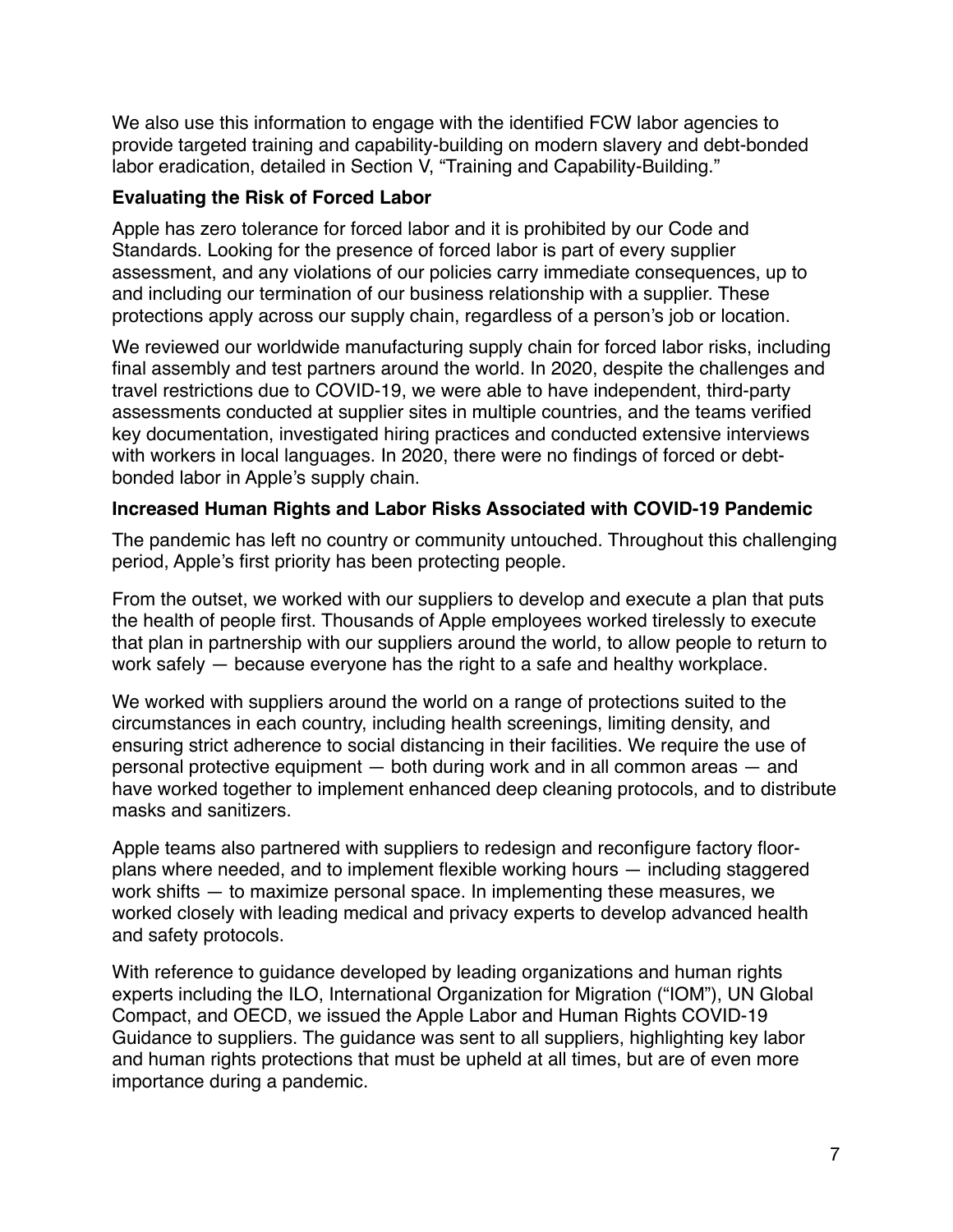This guidance included standards related to wages and working hours, sick leave, discrimination, and non-retaliation. The communication took special care to address the needs of groups most vulnerable during this time, with a specific focus on migrant workers through increased due diligence with respect to use of third-party agencies for labor recruiting. This included requirements for providing information to workers in their primary language, reorganizing living arrangements to allow for adequate social distancing, and for permitting and providing for the safe return of migrants to their countries of origin, if needed.

In addition to the many initiatives Apple has funded to support communities and people in our supply chain impacted by COVID-19, we funded the further development of "atun", a free app for workers seeking support and credible information who may have been displaced or lost their incomes as a result of the COVID-19 crisis. The app is a collaboration, led by Labor Solutions, between a consortium of civil society organizations, business, and the ILO Better Work Program, and is available to workers throughout the Asia region.

# **Materials Supply Chain Due Diligence**

Apple does not directly purchase or procure raw minerals from mine sites, but we conduct robust due diligence on the source and custody chain of minerals in our global supply chain. Our responsible minerals sourcing programs are informed by and designed to conform in all material respects with OECD Due Diligence Guidance. Our Code and Standards require our suppliers to conduct due diligence on smelters and refiners in their supply chains to identify a broad range of risks beyond conflict, including social, environmental, and human rights risks.

In addition to minerals, we also map other high-risk materials in our supply chain. Based on a number of factors, we have prioritized 14 materials that would benefit from transitioning to recycled or renewable sources first. More information can be found at [https://www.apple.com/environment/pdf/Apple\\_Material\\_Impact\\_Profiles\\_April2019.pdf.](https://www.apple.com/environment/pdf/Apple_Material_Impact_Profiles_April2019.pdf)

Apple believes that empowering independent voices in our supply chain is critical to identifying, assessing, and remedying risks related to human trafficking and involuntary labor, including modern slavery. The initiatives below have both assisted with the identification of existing and emerging risks while also providing solutions at an industry level.

• Apple helped to develop and utilizes the Responsible Minerals Initiative's ("RMI") Minerals Grievance Platform ([mineralsgrievanceplatform.org\)](http://mineralsgrievanceplatform.org/), an industry-wide platform for screening and addressing grievances linked to smelters and refiners. Through the platform, industry organizations and C4ADS (a non-profit independent third-party organization) screen and conduct due diligence on filed grievances. Industry organizations then work with third party audit programs to address the grievances and share evidence of closure with C4ADS. A summary of the outcome is then provided via the platform to participants. In addition, any applicable public statements are shared on the grievance platform website. This collaboration increases transparency, consistency, and accountability in how allegations concerning smelters and refiners are identified, addressed, and resolved.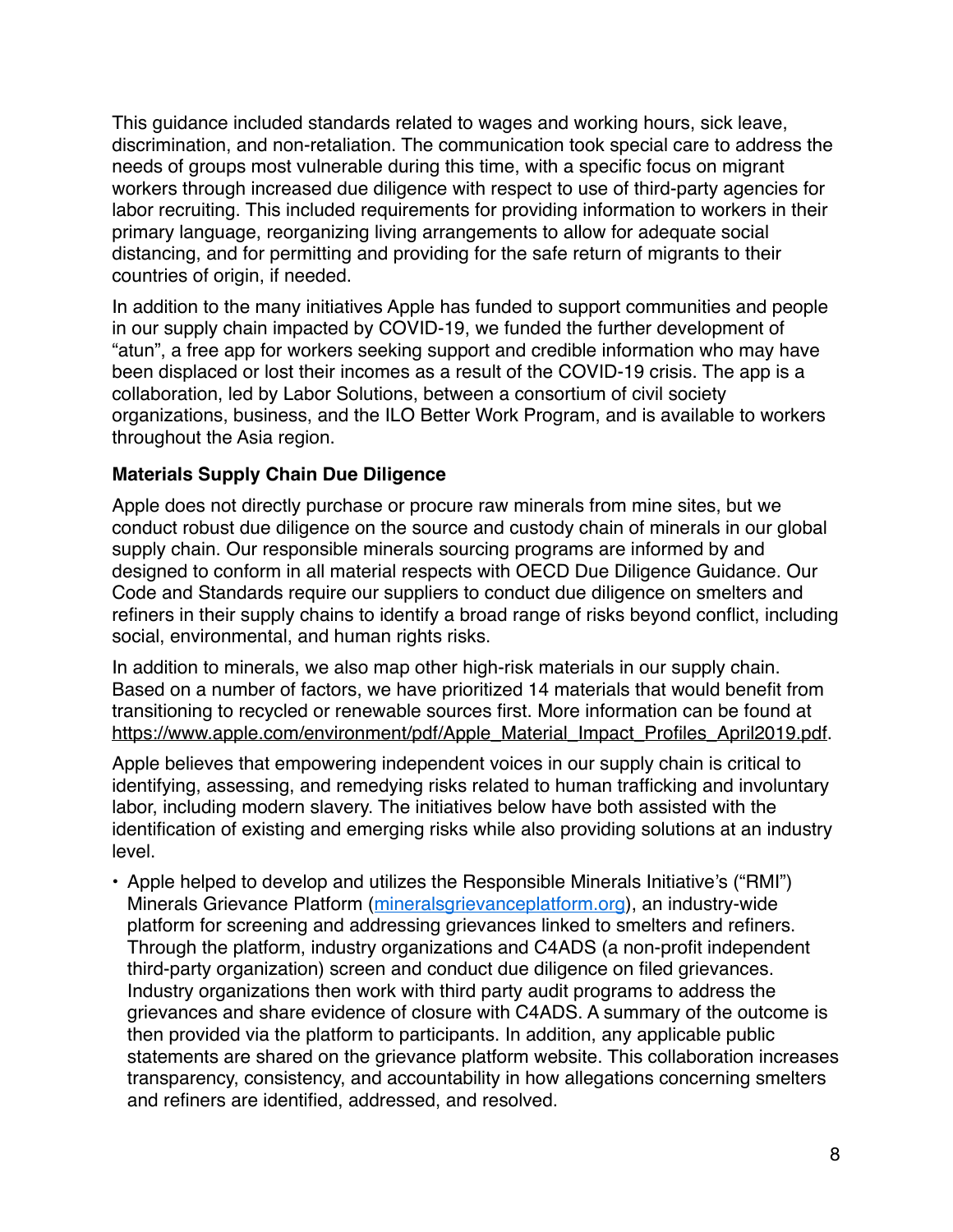- In 2020, Apple continued to support the Fund for Global Human Rights to support human rights, labor, and environmental defenders in the Democratic Republic of Congo ("DRC") working on a range of rights issues. Those issues include economic and social rights of mining communities, inclusive economic growth, judicial advocacy, environmental justice, the rule of law, as well as health, safety, and fair compensation for mining communities. Apple also provided funding to the independent non-profit organization IMPACT, to develop an impact measurement framework based on the UN Sustainable Development Goals. This effort aims to harmonize the measurement of socio-economic and environmental protection impacts of projects in Artisanal and Small-Scale Mining ("ASSM") communities.
- In 2020, Apple again provided significant funding to Pact Inc., an international development non-governmental organization ("NGO"), to deliver rights awareness programs to miners, youth, and community officials in ASSM communities in the DRC. These programs were designed to raise awareness on a range of human rights issues. To date, Pact has reached over 200,000 people with rights awareness based programs.
- Through our work on the Governance Committee of the Public Private Alliance for Responsible Minerals Trade ("PPA"), a multi-sector initiative supporting the ethical production, trade, and sourcing of minerals from the African Great Lakes region, Apple traveled to the DRC and Rwanda with a PPA delegation in 2019. In 2020 we continued to build on learnings from that delegation to further strengthen and inform our minerals due diligence programs.
- In 2020 Apple continued to support the International Tin Association's International Tin Supply Chain Initiative ("ITSCI"), an upstream traceability and due diligence program monitoring tin, tantalum, and tungsten mines across the African Great Lakes region. We also continued to provide financial support to ITSCI's independent whistleblowing mechanism in the DRC, which enables people in and around mining communities in seven provinces of the DRC to place anonymous voice calls, send SMS messages in local languages, and otherwise raise concerns related to mineral extraction, trade, handling, and exporting via local networks.

# **IV. AUDITS IN OWN BUSINESS AND SUPPLY CHAIN**

# **Internal Monitoring**

Apple has robust systems and processes in place for receiving and investigating potential violations of our policies. Apple employees are able to lodge complaints through a dedicated helpline, via email, online, or by phone. Reports can also be submitted anonymously through an independently-managed, third-party helpline, Ethicspoint, available 24 hours a day, seven days a week in 20 languages. Employees can access the service through local toll-free numbers provided on our website and through Ethicspoint's website. All reports are assessed and investigated, as appropriate. More information can be found at [https://secure.ethicspoint.com/domain/media/en/gui/](https://secure.ethicspoint.com/domain/media/en/gui/48987/index.html) [48987/index.html](https://secure.ethicspoint.com/domain/media/en/gui/48987/index.html).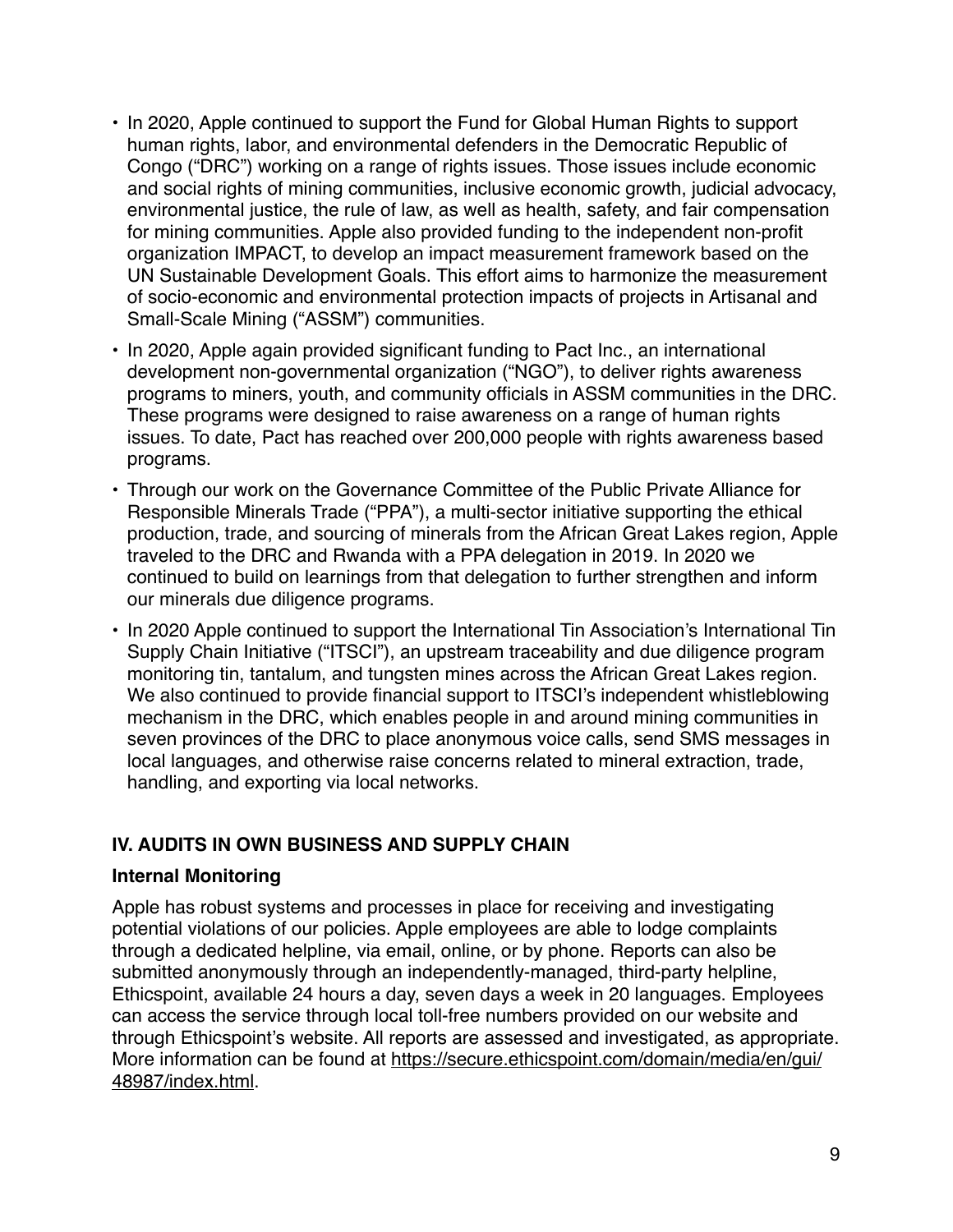In addition, we conduct internal and third-party independent assessments of our compliance programs to ensure they are effective, and make changes to our policies and our training to reflect emerging trends. Apple's Chief Compliance Officer provides regular updates to the Audit and Finance Committee of the Board of Directors. For more information, see <https://www.apple.com/compliance/>.

# **Supply Chain Audits**

Assessments, also known as audits, are an important tool that provide a snapshot of a supplier's performance, and help us to prioritize our capability-building and engagement programs.

Because they only represent one moment in time, we believe audits alone are not sufficient, and we engage many other methods of holding suppliers accountable to our Code and Standards, including direct engagement with rights-holders, labor experts, UN agencies, governments, and NGOs.

We select suppliers for assessment based on a number of factors, including geographic risk, previous audit performance, manufacturing process risks, and planned spending. We also take into account reports and concerns brought to us by internal teams, external stakeholders, and NGOs.

We take third-party allegations concerning our suppliers very seriously. Reports can come from many sources, including civil society organizations, news outlets, people in the supply chain, and anonymous reports through the channels we make available to supplier employees and the public. Thorough investigations are conducted and violations are remedied.

Directly engaging rights-holders through worker interviews is an integral part of our assessment process. In 2020, we interviewed over 57,000 supply chain workers, and over 34,000 follow-up phone calls were made to verify zero-retaliation against those workers for participating in interviews during our assessments. In addition, we anonymously surveyed over 196,000 workers in 135 supplier facilities across China, India, Ireland, UK, U.S., and Vietnam — nearly quadruple the number of workers surveyed in 2019. We asked supplier employees to provide feedback on different aspects of their workplace, including their working conditions, living conditions, and management. As a result of these surveys, suppliers took 3,173 actions to address their employees' feedback.

In addition to regular, pre-scheduled assessments, we also conduct unannounced audits. These surprise assessments encourage our suppliers to continue to meet our standards at all times, not just during scheduled visits.

In 2020, a total of 1,121 assessments were conducted across manufacturing sites, smelters and refiners, and service providers, including those that support AppleCare and Apple Retail. Apple-managed assessments covered a cumulative total of 94 percent of Apple's supplier spend based on assessments conducted since 2007. Of the 842 Code and Standards compliance assessments conducted, 15 percent were initial assessments where we visited facilities for the first time. We conducted 107 unannounced assessments and investigations where the supplier facility was provided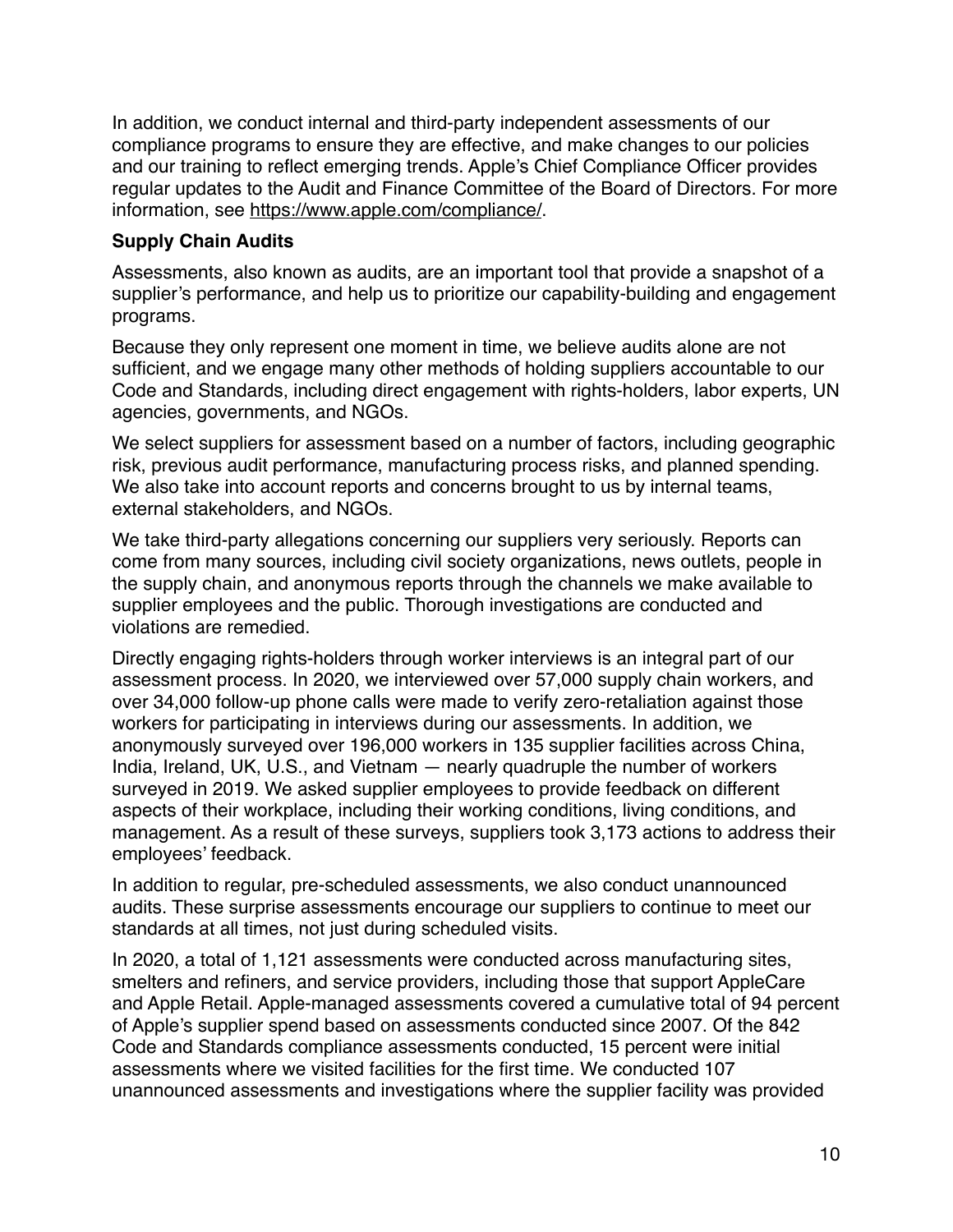no advance notice. Beyond manufacturing facilities, we assessed 35 AppleCare Contact Centers, and 14 logistics centers in 22 countries.

In 2019, we further supplemented our own assessment protocols for Apple production lines with the Responsible Business Alliance's ("RBA") Validated Assessment Program ("VAP"), a facility-wide third-party assessment widely used by the industry. A total of 87 RBA VAP assessments were completed in 2020 at Apple supplier sites.

Detailed analysis of our suppliers' performance against our Code and Standards appears in our annual Supplier Responsibility Progress Report, available at [https://](https://www.apple.com/supplier-responsibility/) [www.apple.com/supplier-responsibility/](https://www.apple.com/supplier-responsibility/).

#### **Responsible Procurement Audits**

Through our responsible procurement program, we assess new suppliers before they are awarded our business and enter our supply chain. A dedicated team in Apple's Product Operations group uses a supplier selection framework that includes comprehensive review of human rights and modern slavery risks, including debt-bonded labor. In 2020, 11 percent of prospective suppliers evaluated were prevented from entering our supply chain.

#### **Janitorial Supplier Audits**

Since 2015, our Code and Standards have been applied to our retail supply chain, specifically janitorial suppliers and other service providers to Apple retail stores.

**Janitorial Supplier Audits** 



# **Specialized Debt-Bonded Labor Audits**

Apple has a zero-tolerance policy that prohibits workers from paying any fees connected to their labor recruitment and/or employment at any of our suppliers, even if those fees fall within the legal limits of the supplier's operating country. In 2008, we made debt-bonded labor a Core Violation (the most serious level of violation, described below) of our Code and limited permissible fees to one month's wages. In 2015, we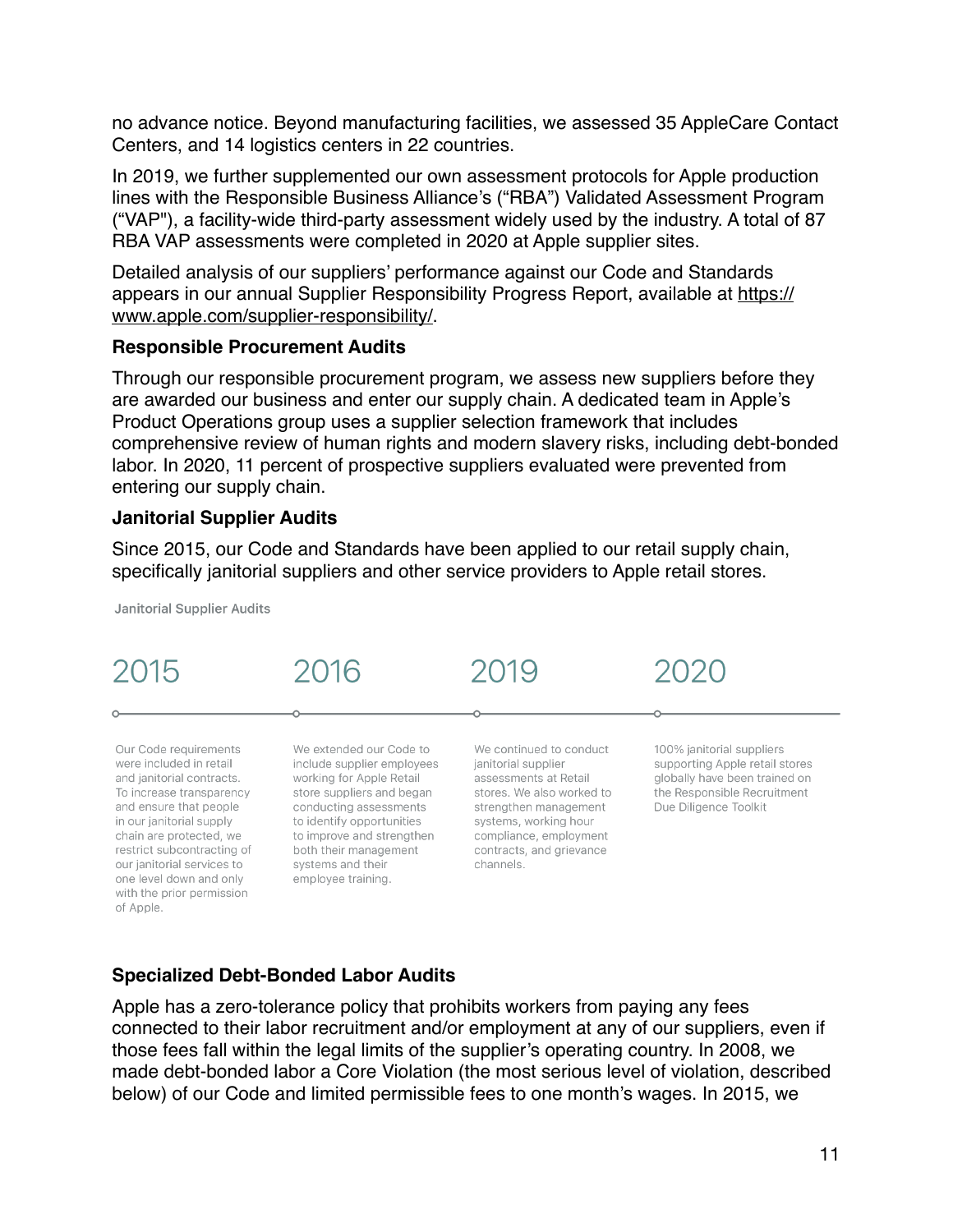instituted our zero-fee policy and mandated that suppliers directly repay any and all recruitment fees back to workers in cases of violations. Since 2008, US\$32.4 million in recruitment fees have been directly repaid to 36,980 foreign contract workers by our suppliers.

To further strengthen implementation of our Prevention of Modern Slavery Standards, we conduct specialized debt-bonded labor audits in certain high-risk environments, including high-risk labor migration corridors and in areas where employment of foreign contract workers typically occurs. Since 2019, specialized debt-bonded labor assessments were conducted in Taiwan, Thailand, Japan, Singapore, Malaysia, and the United Arab Emirates. The purpose of these assessments is to identify and verify that no fees were paid by foreign contract workers at any point during their labor recruitment process, and to identify gaps in procedures for recruiting, contracting, and managing foreign contract workers. Each audit includes verification of documents from suppliers and labor agents, as well as interviews with labor agents and foreign contract workers.

Directly engaging rights-holders through worker interviews is an integral part of our specialized debt-bonded labor assessments. Workers who participate in these interviews are selected to build a representative sample of workers' countries of origin, labor agencies, on-boarding dates, work positions, work shifts, and gender. Interviews are conducted without supplier management present and in the employees' native language(s). After interviews, workers are given a contact number so they have the opportunity to securely and confidentially provide additional feedback to Apple, including anything they consider to be retaliatory or unethical behavior. We encourage workers to report any retaliation to us, and we follow up to address and remediate any reported issues.

Milestones in the elimination of debt-bonded labor in our supply chain:

Debt-bonded labor progress



#### **Minerals Supply Chain Audits**

In 2010, we were one of the first companies to map minerals in our supply chain from supplier manufacturing sites back to the smelter and refiner level for tin, tantalum, tungsten, and gold ("3TG"). In 2014, we started mapping our cobalt supply chain. We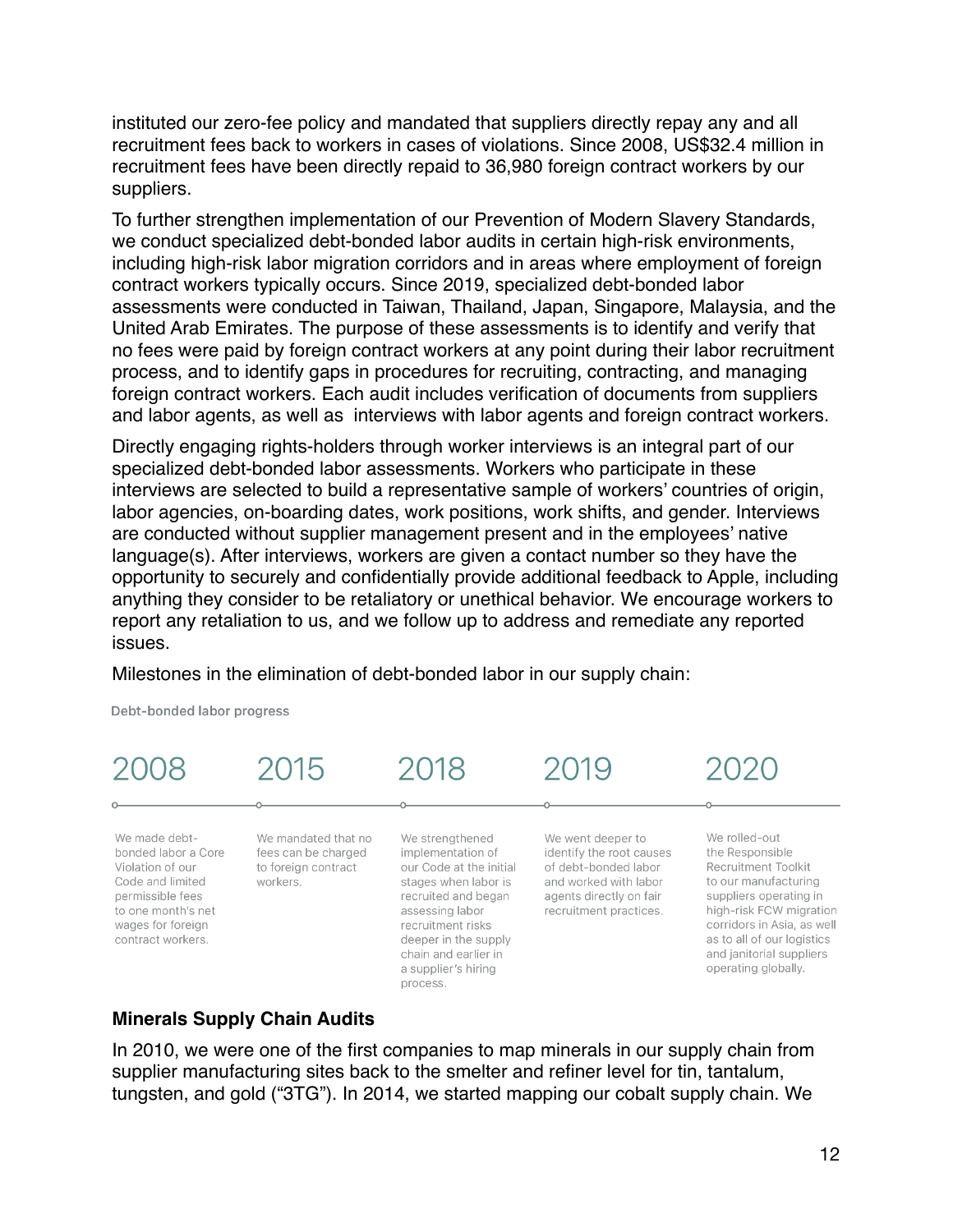use independent, third-party audits to assess risks at smelter and refiner sites. In 2020, 100 percent of our identified 3TG, cobalt, and lithium smelters and refiners participated in independent third-party audits, which go beyond conflict to assess human rights risks in their minerals supply chains.

As of December 31, 2020—for the sixth straight year—100 percent of identified smelters and refiners in our supply chain for all applicable Apple products manufactured during calendar year 2020 participated in an independent third-party conflict minerals audit program for 3TG. These audits encompassed the identified smelters and refiners that provide materials for the following Apple product categories: iPhone®, Mac®, iPad®, AirPods®, Apple TV®, Apple Watch®, Beats® products, HomePod®, iPod touch®, Apple CardTM, and all Apple accessories.

Since 2009, Apple has directed the removal of 146 3TG smelters and refiners from our supply chain (a total of seven tantalum, 41 tin, 16 tungsten, and 82 gold smelters and refiners). In 2020, we removed seven smelters and refiners that were not willing to participate in or complete a third-party audit, or that did not otherwise meet Apple's requirements for the responsible sourcing of minerals.

# **Addressing Code Violations and Remedy**

If we find violations of our Code or Standards during an assessment, we partner with the supplier to develop a corrective action plan, build the supplier's capabilities, and make the required improvements. Corrective action plans require suppliers to resolve all identified issues within 90 days, and include sustained onsite and remote coaching, training, and/or toolkit implementations. Beyond addressing the violation, suppliers must also make changes in their management system that address the root causes of the violation. To retain our business, they must also take and sustain preventive measures to ensure the violation does not reoccur. After the supplier has made the necessary improvements, we verify the completion of each item in the corrective action plan before finalizing and closing the assessment.

Core Violations are the most serious level of violation of our Code. These include cases of underage or involuntary labor, human trafficking, document falsification, or intimidation of, or retaliation against, workers for participating in assessments. Suppliers are required to immediately remediate any Core Violation.

When a Core Violation is identified, the supplier's Chief Executive Officer is notified, and the supplier is immediately placed on probation. Probation is the period beginning when a Core Violation is discovered by Apple, and ending when Apple determines the supplier has completed all corrective actions. Examples of consequences resulting from probation include receiving no new projects, no new business, and the termination of existing business with Apple.

Beyond immediately addressing the Core Violation, suppliers must also make changes in their management system that address the root causes of the violation, take and sustain preventive measures to ensure the violation does not reoccur, and provide remedy to affected workers in line with the UNGPs.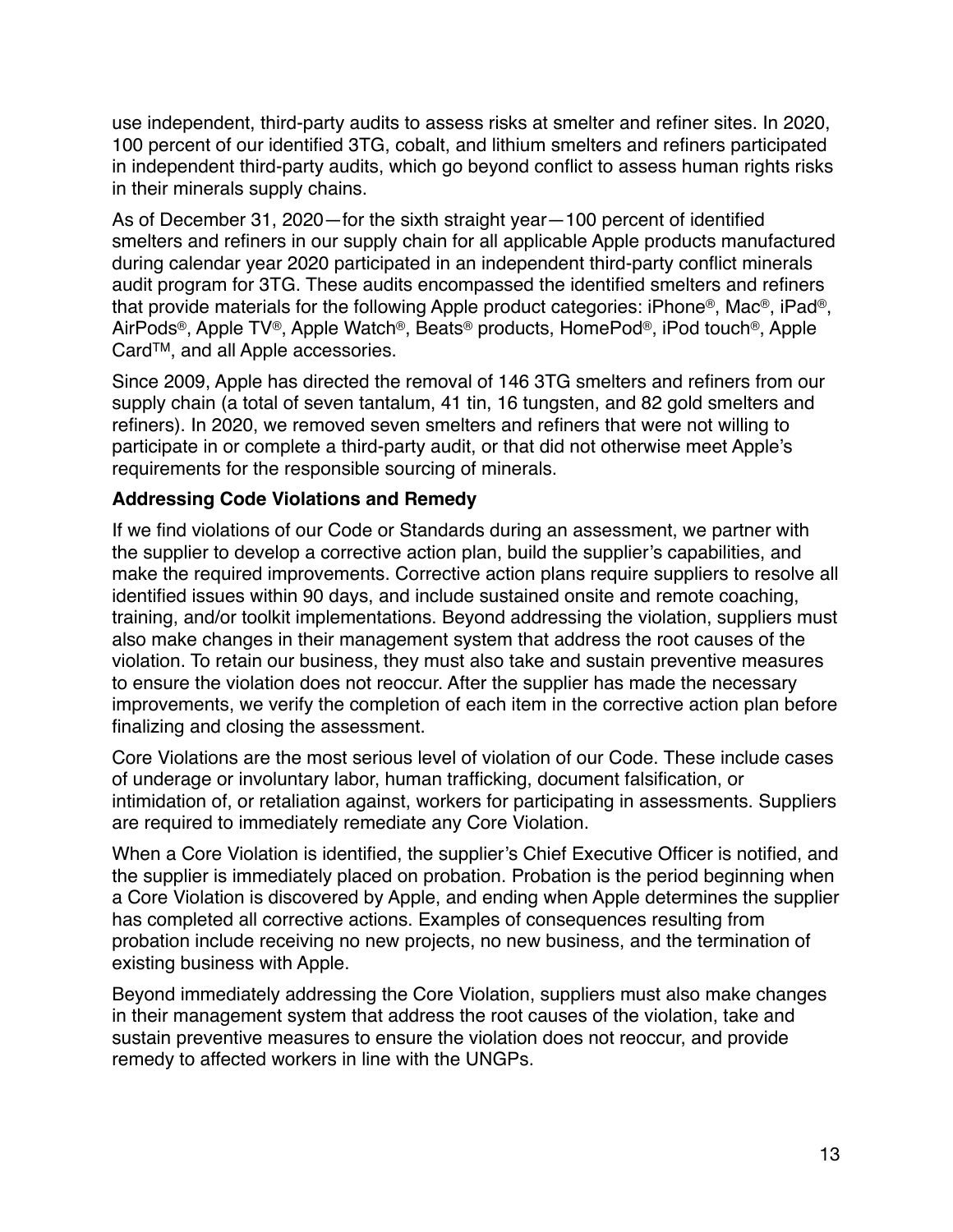If a supplier is unwilling or unable to meet our requirements, the supplier risks removal from Apple's supply chain.

After 15 years of engagement and capability-building with our suppliers, Core Violations of our Code in procurement and manufacturing have become increasingly uncommon.

# *Examples of Remedy*

Below are examples of these remediation processes as they relate to modern slavery. We continue to report transparently on violations and supplier performance each year in our Supplier Responsibility Progress Report, available at [https://www.apple.com/](https://www.apple.com/supplier-responsibility/) [supplier-responsibility/.](https://www.apple.com/supplier-responsibility/)

When we discover violations of debt-bonded labor, we require suppliers to provide direct remedy to affected workers. Since 2008, US\$32.4 million in recruitment fees have been repaid to 36,980 foreign contract workers by our suppliers.

Reimbursement amounts are based on the range of fees identified through worker interviews and cross-verification with applicable labor agencies or the supplier. The average of the total self-reported fees is taken per category as outlined in our Standards. Fee categories are outlined in detail in our Prevention of Modern Slavery [Standards, available at https://www.apple.com/supplier-responsibility/pdf/Apple-](https://www.apple.com/supplier-responsibility/pdf/Apple-Supplier-Code-of-Conduct-and-Supplier-Responsibility-Standards.pdf)[Supplier-Code-of-Conduct-and-Supplier-Responsibility-Standards.pdf](https://www.apple.com/supplier-responsibility/pdf/Apple-Supplier-Code-of-Conduct-and-Supplier-Responsibility-Standards.pdf).

If there is a dispute on the fee scope, amount, or date of repayment, Apple engages directly with the supplier to address the discrepancy and enforce repayment to impacted workers. Finally, we conduct verification of all repayments through third-party auditors.

The use of underage labor is also a Core Violation of our Code. If underage labor is discovered, specialized third-party assessors are brought in for an in-depth review, and the supplier is required to immediately and safely return the underage individual to his or her home. Educational opportunities are presented to the underage individual and his or her guardians. The supplier is required to pay all tuition and educational fees, and to continue to pay the individual's wages that would have been earned at the supplier facility until the individual reaches legal working age.

Follow-up is conducted to verify the individual's overall well-being both at school and at home. Once the individual reaches legal working age, the supplier is also required to offer the individual employment.

Based on the reduction in age-related violations over the last decade, our efforts have driven significant progress in this area. In 2019, we discovered one case of underage labor, and in 2020 there were no supplier violations related to underage workers in our supply chain.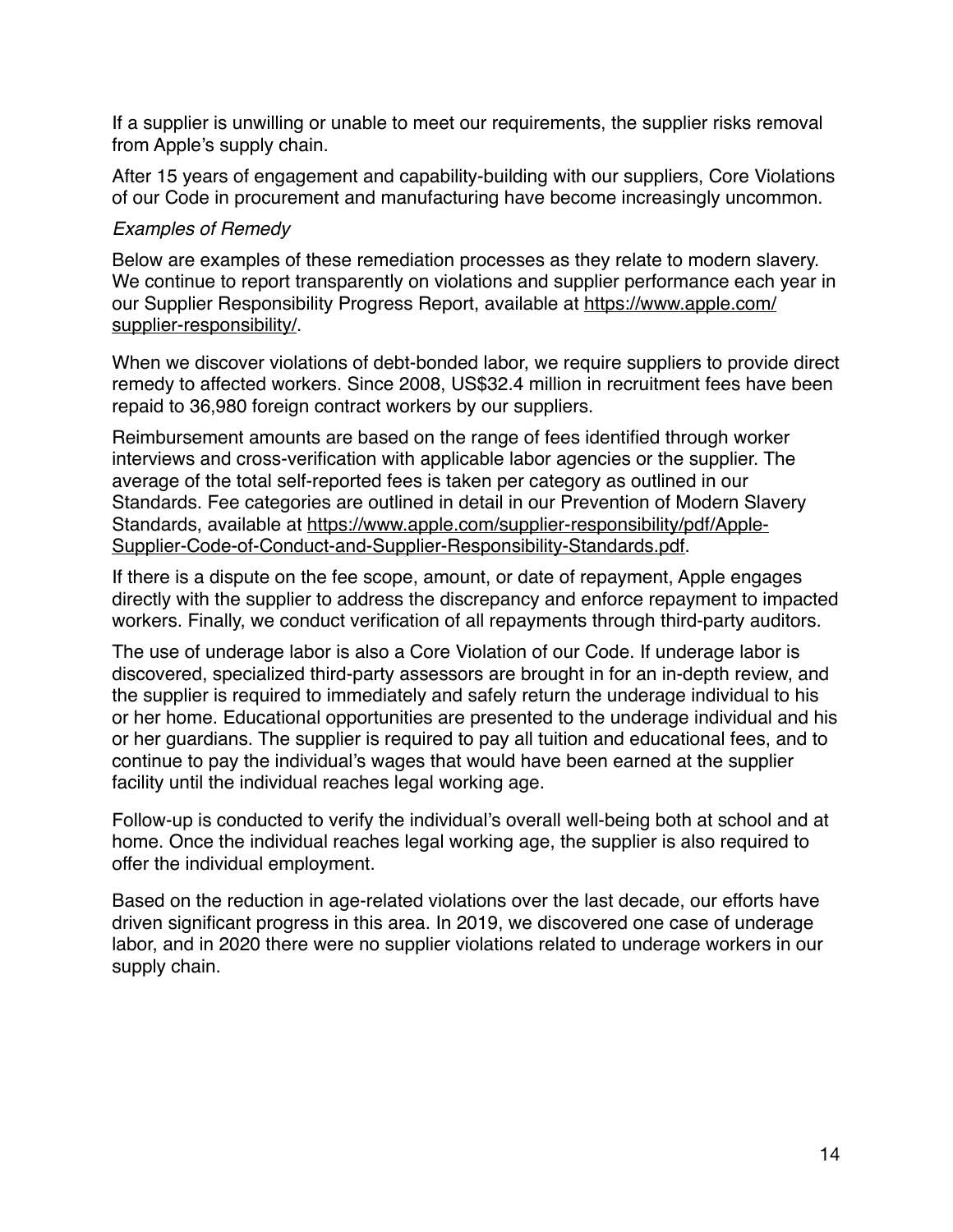#### Underage labor corrective action process



Violation identification Apple assessor and third-party auditor identify underage labor violation



Return home Supplier is required to immediately provide safe passage home to underage individual



Wages paid Supplier is required to continue to pay wages to underage individual until he or she reaches legal working age



Education Supplier is required to provide educational opportunity for underage individual

<span id="page-14-1"></span>

Employment quarantee Supplier is required to provide employment opportunity when the individual reaches legal age

# **V. TRAINING AND CAPABILITY-BUILDING**

## **Apple Employee Training**

All Apple employees and interns are required to complete mandatory annual Business Conduct training which educates on key points of Apple's Human Rights Policy, including the escalation path for potential violations. The Anti-Human Trafficking Policy describes the escalation process by which employees and other third-parties may report violations related to the policy to Apple's Business Conduct team or through anonymous reports via Apple's external third-party hotline. Any violation of the Anti-Human Trafficking Policy or applicable U.S. Federal Acquisition Regulation<sup>[1](#page-14-0)</sup> may result in disciplinary action, including, but not limited to, termination of employment.

All Apple corporate employees are provided annually with information on key points in the Code as well as Apple's SR issue reporting process, and are instructed to report anything that might be considered a violation, including forced labor, trafficking, or ethical violations.

#### **Capability-Building for Apple Suppliers on Mitigating Trafficking Risks**

Apple provides platforms, tools, and resources to support our suppliers in building their capabilities. Our SupplierCare platform provides online tools for suppliers to improve their operations and refine new processes. Through the platform, suppliers are able to collaborate with us to track their assessment results, develop corrective action plans for assessment findings, reference best practice resources, and monitor the progress of these improvements. SupplierCare extends capability-building by providing on-demand educational content to increase understanding of our Code and best practices to maintain compliance with our Standards, including foreign contract worker protections and the responsible sourcing of minerals. In 2020, we engaged over 1,050 suppliers with digital training content.

In addition to online resources, Apple deploys on-site experts from our Supplier Responsibility Subject Matter Expert ("SME") program to train and support suppliers, resolve immediate issues, and improve their management systems to prevent

<span id="page-14-0"></span><sup>&</sup>lt;sup>[1](#page-14-1)</sup> Providers of goods and services to the U.S. Government are required to comply with the applicable Federal Acquisition Regulation and its requirements, which include a policy prohibiting activities that contribute to or support human trafficking and forced labor.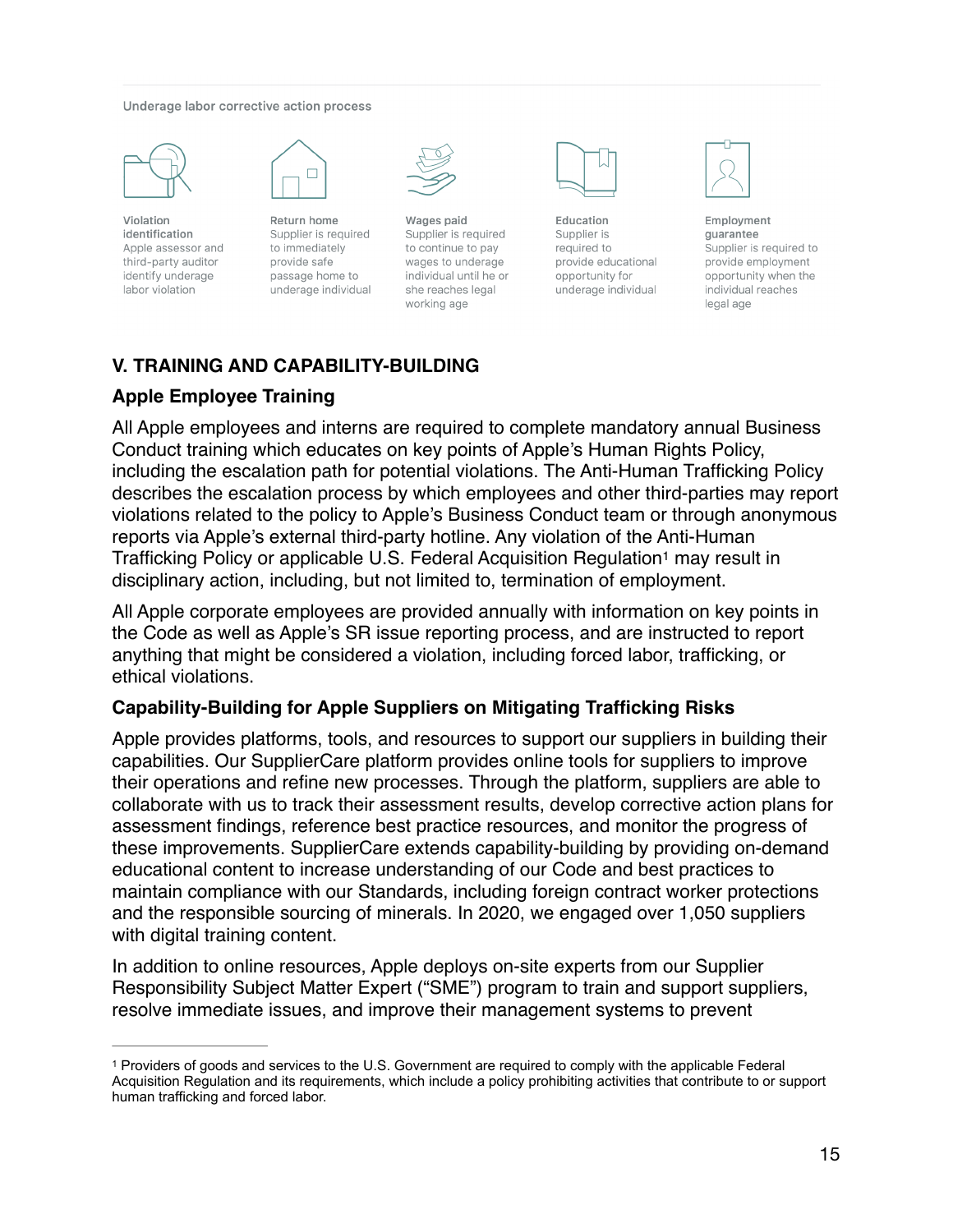recurrence. Introduced in 2016, the SME team comprises more than 30 experts with robust industry experience and knowledge to solve both management and technical issues, including expertise in responsible labor recruitment, management of foreign contract workers, and the prevention of modern slavery. The SME team has worked with suppliers in Cambodia, China, India, Indonesia, Jamaica, Korea, Malaysia, Japan, the Philippines, Singapore, Thailand, United States, and Vietnam.

Certain suppliers, such as those providing retail janitorial and facilities services to Apple stores and other sites, also receive specialized training related to human trafficking prevention and debt-bonded labor risk mitigation specific to services supply chains.

# **Training on Workplace Rights**

Worker protection begins with rights awareness. Since 2008, 21.5 million people in Apple's supply chain have been trained on their workplace rights.

Under the Code and Standards, suppliers are required to educate their employees on Apple's Code and Standards, including the Prevention of Modern Slavery Standards. They must provide contracts that accurately describe an employee's work, a clear account of wages and benefits (including leave), and information on Apple's zerotolerance policy on recruitment fees. Suppliers also are required to have their employees attend a new-hire orientation training on local labor laws and the human rights protections outlined in our Code and Standards.

In 2020, we began exploring new digital labor rights tools that leverage behavioral learning and data analytics to increase our engagement with rights-holders and amplify worker voice across our supply chain, while protecting the privacy and anonymity of workers. We are also testing a digital workplace dialogue platform that improves supplier management responsiveness to worker grievances and provides real-time information and transparency to workers on the grievance resolution process.

Beyond educating supplier employees on their rights, Apple currently partners with over 21 organizations that support grassroots activists, whistleblowers, and human rights defenders.

# **Responsible Labor Recruitment Training: FCWs and Labor Agencies**

While Apple requires suppliers to provide direct remedy to workers, we believe that truly eradicating debt-bonded labor means preventing it from happening in the first place. Through engaging FCW labor recruitment agents, we have taken steps to educate prospective FCWs about their workplace rights before they leave their country of origin. These efforts include a strengthening of the pre-departure orientations in which FCWs receive training on their labor rights, contract terms, the culture of their new country of employment, and how to anonymously report illegal practices or abuse. Since 2015, pre-departure orientations have trained FCWs from the Philippines, Indonesia, Nepal, and Vietnam.

To augment FCW rights awareness, we are also testing digital rights training tools on a range of labor rights, including anti-discrimination, harassment, zero recruitment fees, identity documents, zero tolerance for retaliation, and internal and external grievance reporting. Digital rights training will be delivered to workers pre-departure from their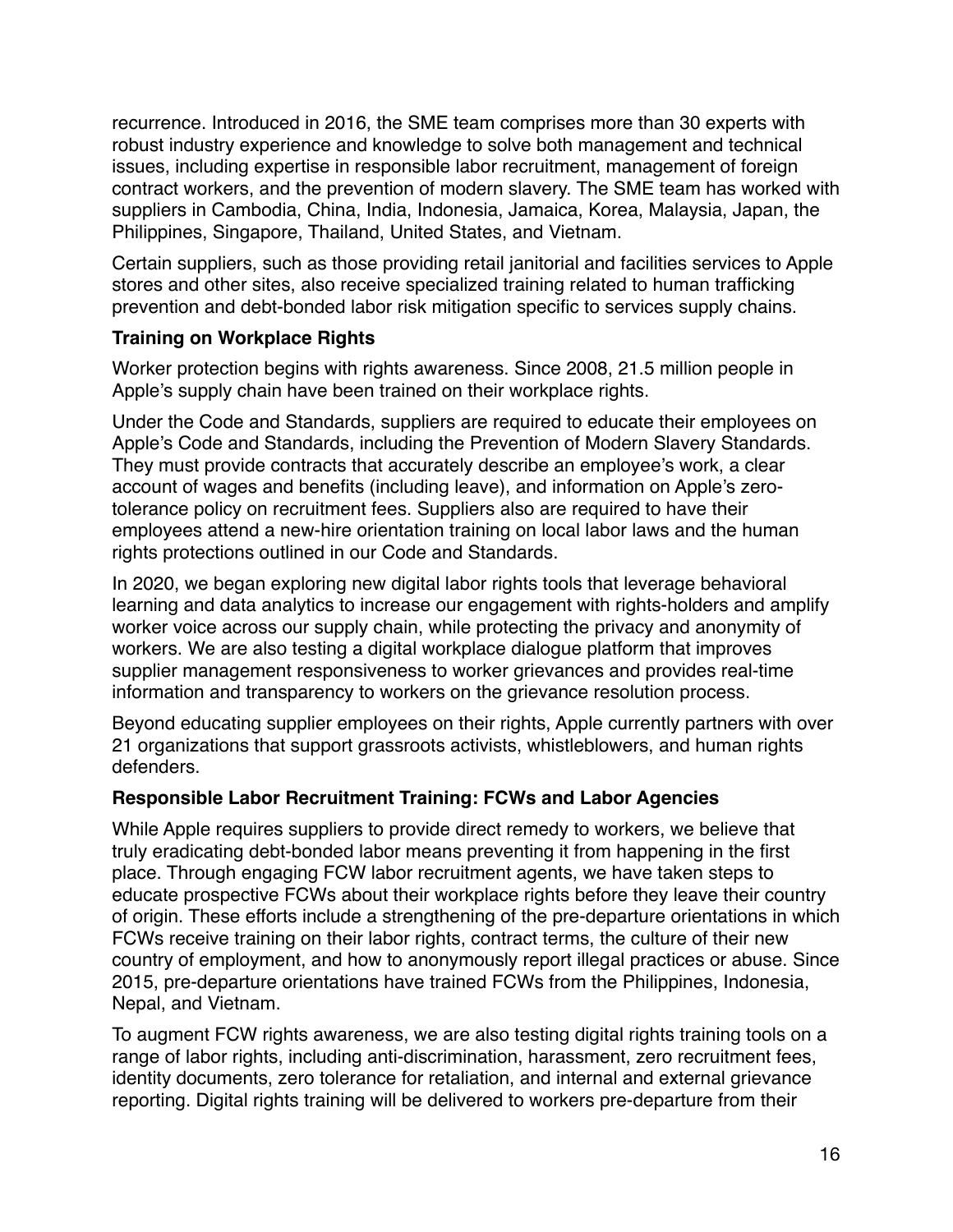country of origin and repeated when they arrive at their destination country workplaces to increase information retention.

We also provide training to labor recruitment agencies on topics such as conducting effective worker interviews and delivering comprehensive pre-departure training to FCWs. In 2019 to early 2020 (prior to the COVID-19 pandemic), five of the largest labor agencies employing foreign contract workers in our supply chain participated in these responsible labor recruitment trainings.

Following our risk-based mapping of FCW migration corridors, we strengthened our predeparture orientation trainings in the Philippines and included labor agencies and civil society organizations that are certified by the government to carry out pre-departure trainings across all industries, strengthening rights awareness of FCWs traveling abroad to work in a range of sectors.

In 2019, we expanded our strategic partnership with the IOM to address the need for comprehensive, easy to use tools to conduct due diligence in the recruitment and ongoing employment of foreign workers. Consulting closely with stakeholders, we developed and tested the Responsible Recruitment Due Diligence Toolkit (the "Toolkit").

The Toolkit, aligned with the OECD Due Diligence Guidance, offers suppliers and labor agents a comprehensive "how-to" guide with practical tools covering six core areas: embedding responsible recruitment into policies and management systems; identifying and assessing risks; preventing and mitigating risks; tracking implementation and results; communicating how risks are addressed; and providing access to remediation. The Toolkit is designed to be simple and easy for suppliers to adopt, and includes a selfassessment checklist, worker training records, a fees and expenses calculator, and a grievance and remediation tracker.

Aligned with internationally accepted standards and best practices, the Toolkit is now widely used in Apple's supply chain. It is also designed for broad, global adoption across industries, and is being shared with other companies through the Responsible Business Alliance, the world's largest industry coalition dedicated to corporate social responsibility in supply chains.

The Toolkit has been shared with manufacturing suppliers operating in high-risk migration corridors in Asia, as well as all of our logistics and janitorial suppliers operating globally. In Japan, Malaysia, Singapore, and Thailand, we worked with the IOM to translate and conduct training on the Toolkit in six languages. In total, nearly 150 suppliers across 20 countries were trained on the Responsible Recruitment Toolkit in 2020. Additional small, in-depth training sessions were provided to suppliers upon request in Australia, Japan, UK, U.S. and Vietnam to help them better understand the guidance provided by the toolkit and troubleshoot specific issues.

# **VI. GOING BEYOND: WORKING TOGETHER FOR PROGRESS**

Apple is committed to working in collaboration with stakeholders beyond its own supply chain to achieve industry-wide change. To do this, we engage with industry associations, civil society organizations, academics, UN agencies, and governments to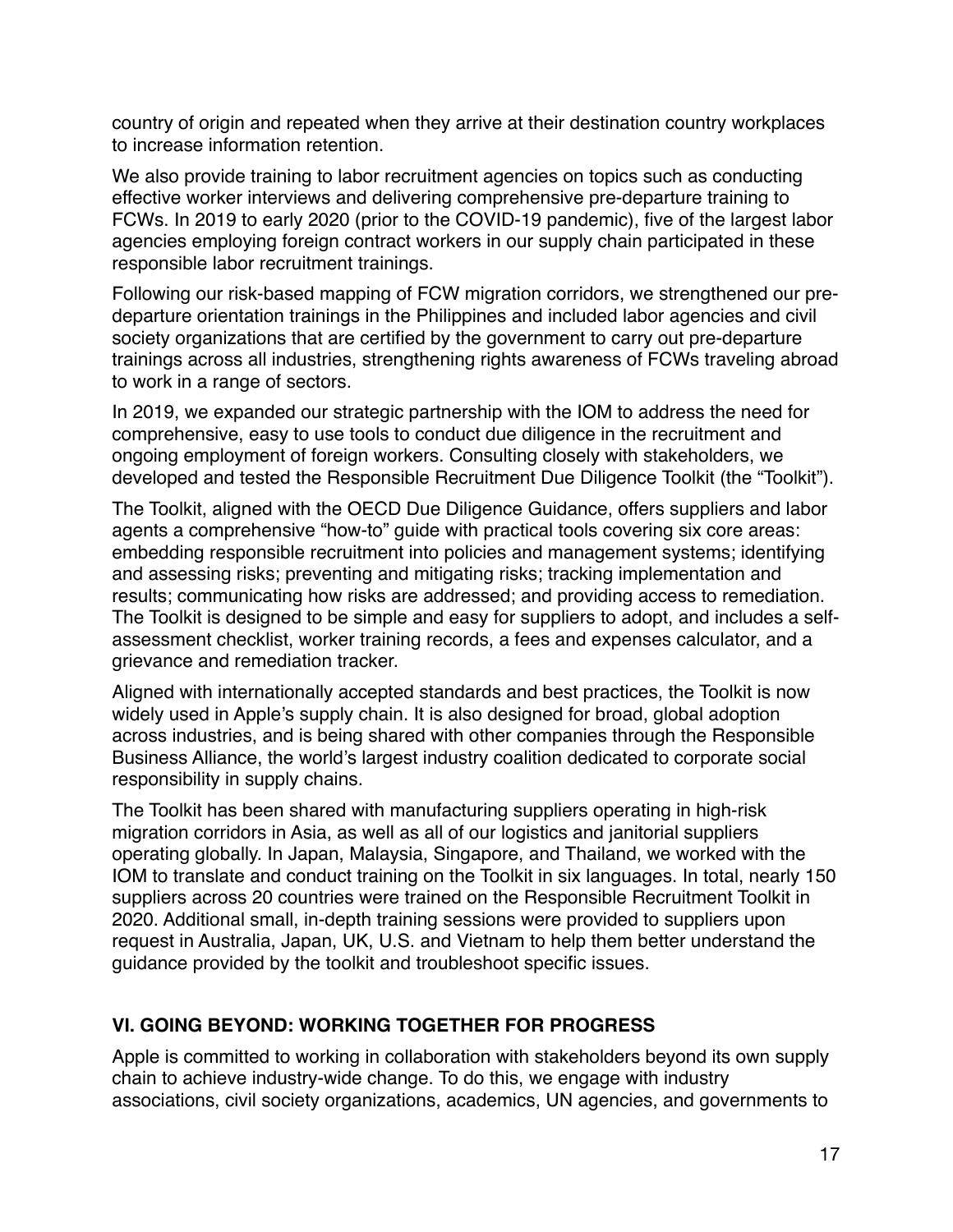share our progress and promote best practices. We also convene regular stakeholder roundtables and expert groups to learn from others' perspectives and seek critical feedback on our programs.

A number of the organizations we work with, as well as the tools, training, and best practices we have developed and shared, are listed below:

# **International Labour Organization**

In addition to regular consultations with ILO labor experts, including engagements at the ILO's annual International Labour Conference, Apple is a member of the ILO Global Business Network on Forced Labor. In 2020, we also began engaging with the SCORE Academy in China which uses the ILO's SCORE training curriculum and methodology to promote worker involvement in improving working conditions in small and medium enterprises.

# **International Organization for Migration**

In addition to our collaboration on the Toolkit, Apple worked with IOM on the Remediation Guidelines for Victims of Exploitation in Extended Minerals Supply Chain, which outlines step-by-step approaches to be taken by companies, assessors, and smelters or refiners to mitigate issues in their sourcing supply chain. In 2020, we also worked with IOM to support migrant workers in the Philippines, extending support to labor agencies to provide safe transportation and psycho-social support for those workers displaced or otherwise impacted by COVID-19.

# **Responsible Business Alliance**

We continue to serve on the RBA Board of Directors, and the Steering Committees of the Responsible Minerals Initiative and the Responsible Labor Initiative.

# **The European Partnership for Responsible Minerals ("EPRM")**

The EPRM is a partnership between civil society, industry, and government focused on responsible mining and sourcing practices, and improving social and economic conditions for mining communities. Apple is a member of the EPRM.

# **Working Capital Fund**

Apple funds the Humanity United Working Capital Fund, an early-stage venture fund that invests in scalable innovations to meet the growing demand for more transparent and ethical supply chains, addressing the urgent need to protect vulnerable workers and to source responsibly.

# **Thomson Reuters Foundation**

In 2018, Apple was awarded the Thomson Reuters Foundation's Stop Slavery Award in recognition of Apple's efforts to eradicate forced labor from Apple's supply chains. In 2019, we expanded our work with survivors of human trafficking to Europe, and cohosted an event in London focused on bringing awareness to human rights issues to mark the United Kingdom's Anti-Slavery Day. In 2020, we provided funding to Thomson Reuters Foundation for additional projects including training journalists on modern slavery reporting, increasing pro-bono legal support for trafficking and anti-modern slavery organizations, and convening multi-stakeholder platforms to raise awareness of and eradicate modern slavery worldwide.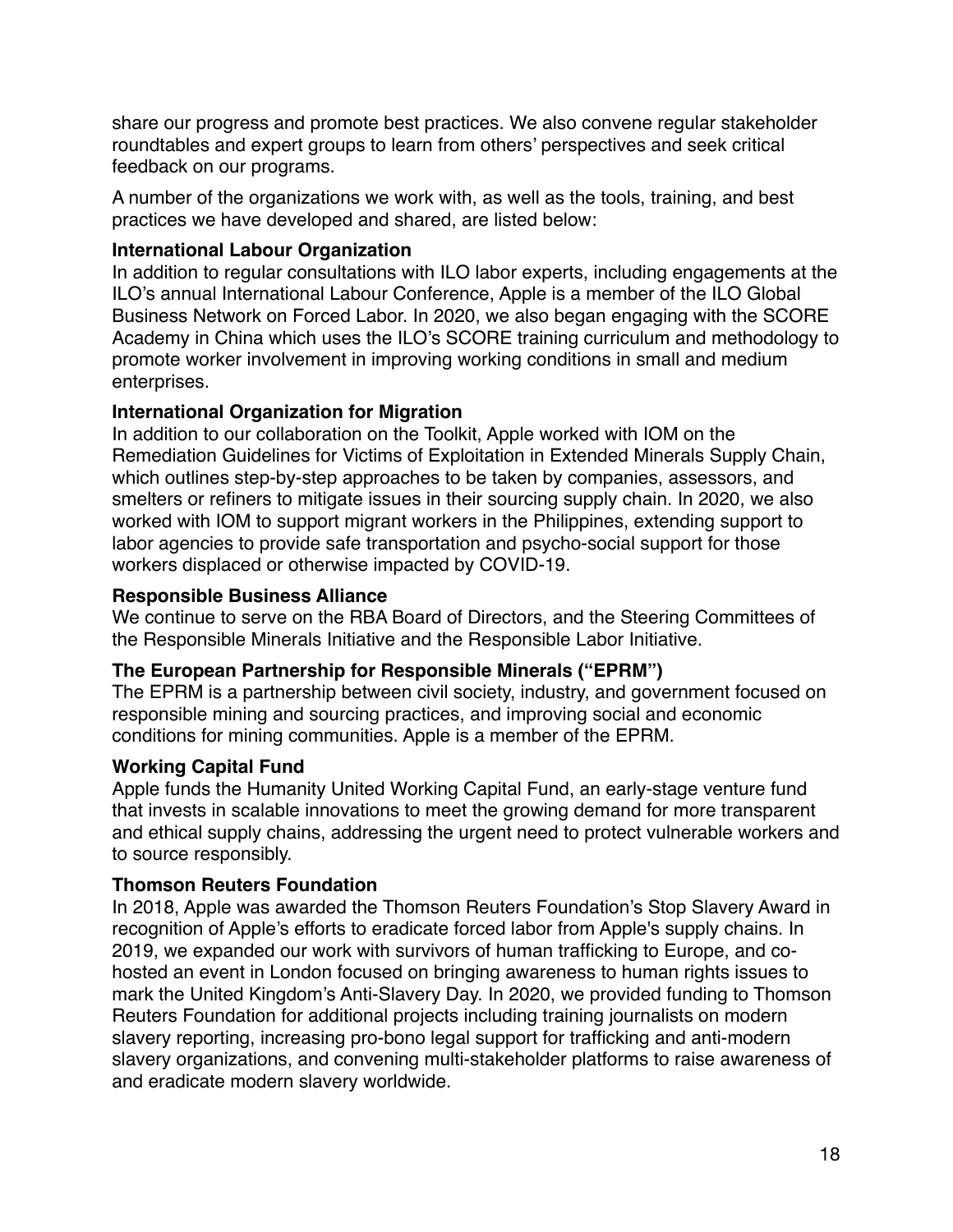# **VII. PUBLIC REPORTING**

Apple annually publishes a number of documents that detail and report on our commitment to respect human rights and eradicate modern slavery, including this Statement, Apple's Supplier Code of Conduct and Supplier Responsibility Standards, Apple's Supplier Responsibility Progress Report, and Apple's Conflict Minerals Report. These documents are available at [apple.com/supplier-responsibility.](http://apple.com/supplier-responsibility)

# **VIII. CERTIFICATION**

To do business with Apple, suppliers must agree to operate in full compliance with all applicable laws and regulations, and adhere to our Code and Standards. Our Code and Standards go beyond compliance with existing law. Each year, we work to update and strengthen our Code and Standards, drawing on lessons learned from our supply chain due diligence, emerging best practices, and internationally recognized rights frameworks. Accordingly, by agreeing to comply with our Code and Standards, our suppliers are obligated to continue making progress to maintain compliance with our continually evolving high standards.

We are committed to respecting internationally recognized labor and human rights in our business and supply chain, and continue to work with others across industries towards the eradication of human trafficking and modern slavery worldwide.